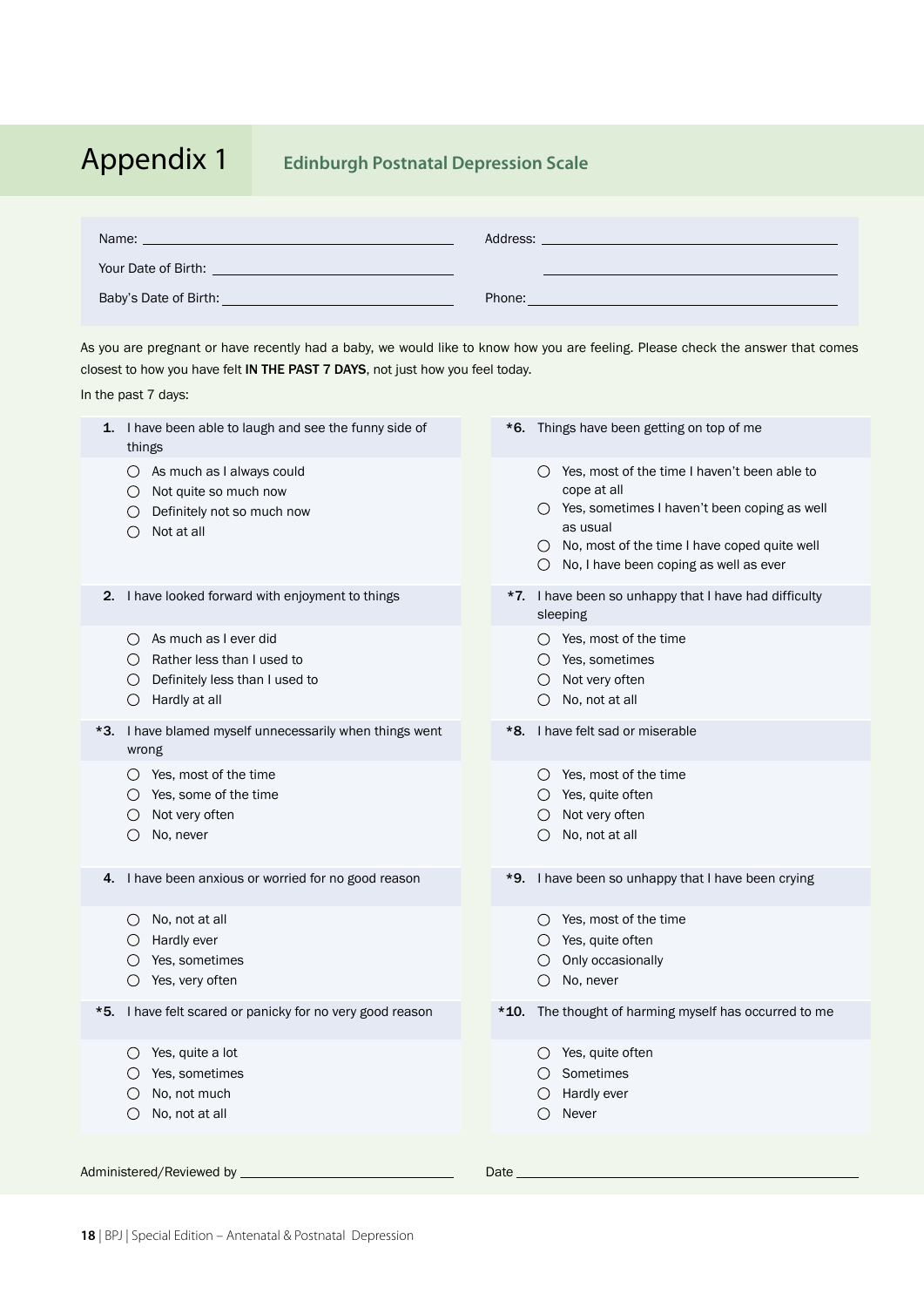# Instructions for using the Edinburgh Postnatal Depression Scale:

- 1. The mother is asked to check the response that comes closest to how she has been feeling in the previous 7 days.
- 2. All the items must be completed.
- 3. Care should be taken to avoid the possibility of the mother discussing her answers with others. (Answers come from the mother or pregnant woman.)
- 4. The mother should complete the scale herself, unless she has limited English or has difficulty with reading.

## **EPDS Scoring and provisional diagnosis**

## QUESTIONS 1, 2, & 4 (without an  $*$ )

Are scored 0, 1, 2 or 3 with top box scored as 0 and the bottom box scored as 3.

## QUESTIONS 3, 5–10 (marked with an \*)

Are scored 0, 1, 2 or 3 with top box scored as 3 and the bottom box scored as 0.

| Maximum score:              | 30                  |
|-----------------------------|---------------------|
| <b>Possible Depression:</b> | 10 or greater       |
| Always look at item 10      | (suicidal thoughts) |

Source: Cox, J.L., Holden, J.M., and Sagovsky, R. 1987. Detection of postnatal depression: Development of the 10-item Edinburgh Postnatal Depression Scale. British Journal of Psychiatry 150:782-786.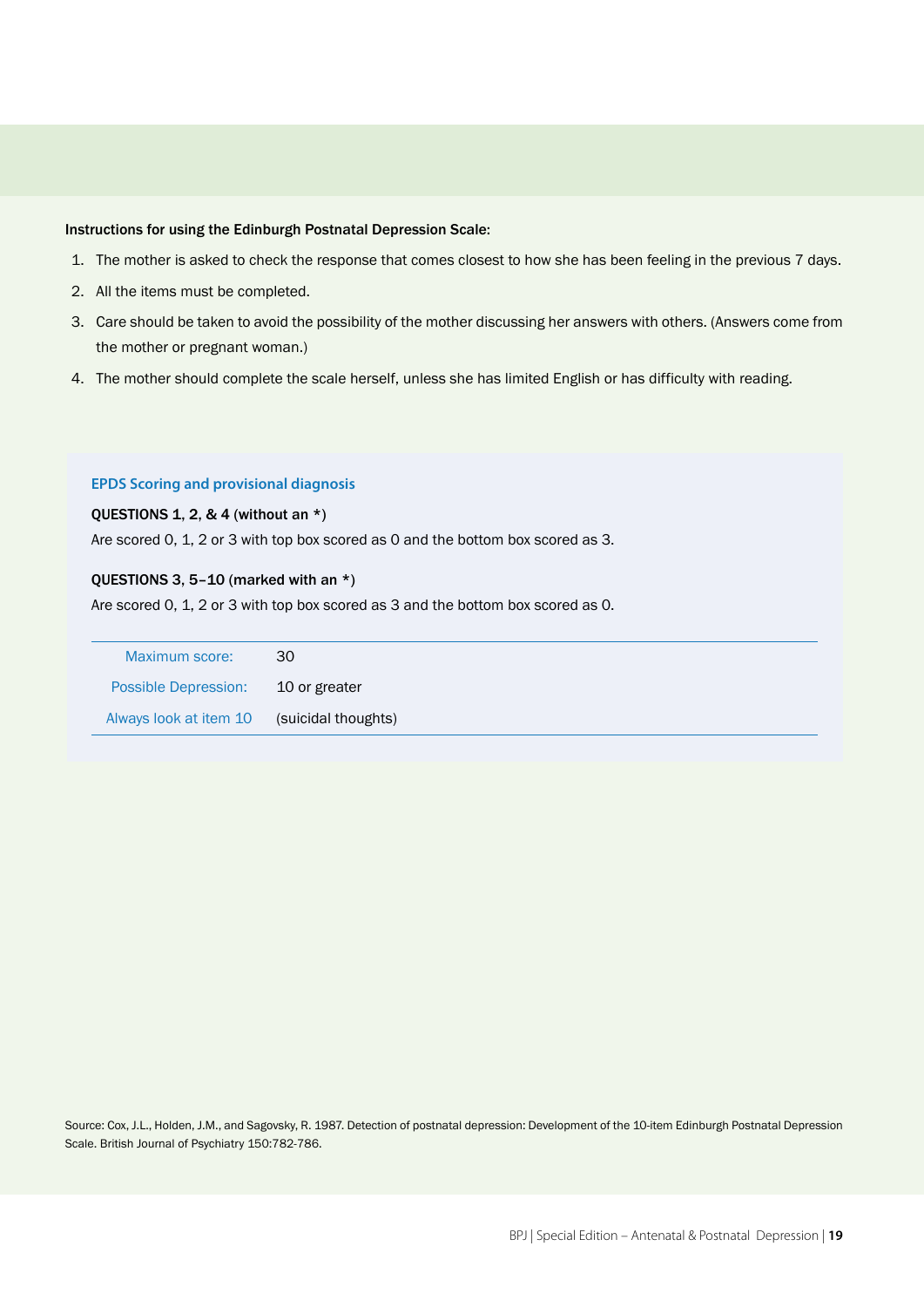|                                                                                           | <b>Patient health questionnaire for depression</b>                                                                                                                           |            |                        |                                             |                            |  |
|-------------------------------------------------------------------------------------------|------------------------------------------------------------------------------------------------------------------------------------------------------------------------------|------------|------------------------|---------------------------------------------|----------------------------|--|
| Over the last 2 weeks, how often have you been bothered by any of the following problems? |                                                                                                                                                                              |            |                        |                                             |                            |  |
|                                                                                           | For each question select the option that best describes the amount of time you felt that way.                                                                                |            |                        |                                             |                            |  |
|                                                                                           | In the last 2 weeks                                                                                                                                                          | Not at all | <b>Several</b><br>days | More than<br>half the<br>days               | <b>Nearly</b><br>every day |  |
|                                                                                           |                                                                                                                                                                              | $\Omega$   | 1                      | $\mathfrak{D}$                              | 3                          |  |
| 1.                                                                                        | Little interest or pleasure in doing things                                                                                                                                  | $($ )      |                        | $\left(\begin{array}{c} \end{array}\right)$ |                            |  |
| 2.                                                                                        | Feeling down, depressed, or hopeless                                                                                                                                         |            |                        | ( )                                         |                            |  |
| З.                                                                                        | Trouble falling or staying asleep, or sleeping too much                                                                                                                      |            |                        |                                             |                            |  |
| 4.                                                                                        | Feeling tired or having little energy                                                                                                                                        |            |                        |                                             |                            |  |
| 5.                                                                                        | Poor appetite or overeating                                                                                                                                                  |            |                        |                                             |                            |  |
| 6.                                                                                        | Feeling bad about yourself-or that you are a failure or have<br>let yourself or your family down                                                                             |            |                        |                                             |                            |  |
| 7.                                                                                        | Trouble concentrating on things, such as reading the<br>newspaper or watching television                                                                                     |            |                        |                                             |                            |  |
| 8.                                                                                        | Moving or speaking so slowly that other people could have<br>noticed. Or the opposite-being so fidgety or restless that<br>you have been moving around a lot more than usual |            |                        |                                             |                            |  |
| 9.                                                                                        | Thoughts that you would be better off dead, or of hurting<br>yourself in some way                                                                                            |            |                        |                                             |                            |  |

# **PHQ-9 provisional diagnosis**

Scoring — add up answers to questions on PHQ-9

Not at all = 0; Several days = 1; More than half the days = 2; Nearly every day = 3

| <b>Total Score</b> | <b>Depression Severity</b> |
|--------------------|----------------------------|
| $10 - 14$          | Mild                       |
| $15 - 19$          | Moderate depression        |
| $\geq 20$          | Severe depression          |

# See www.nzgg.org.nz/CMD-assessmenttools for more information